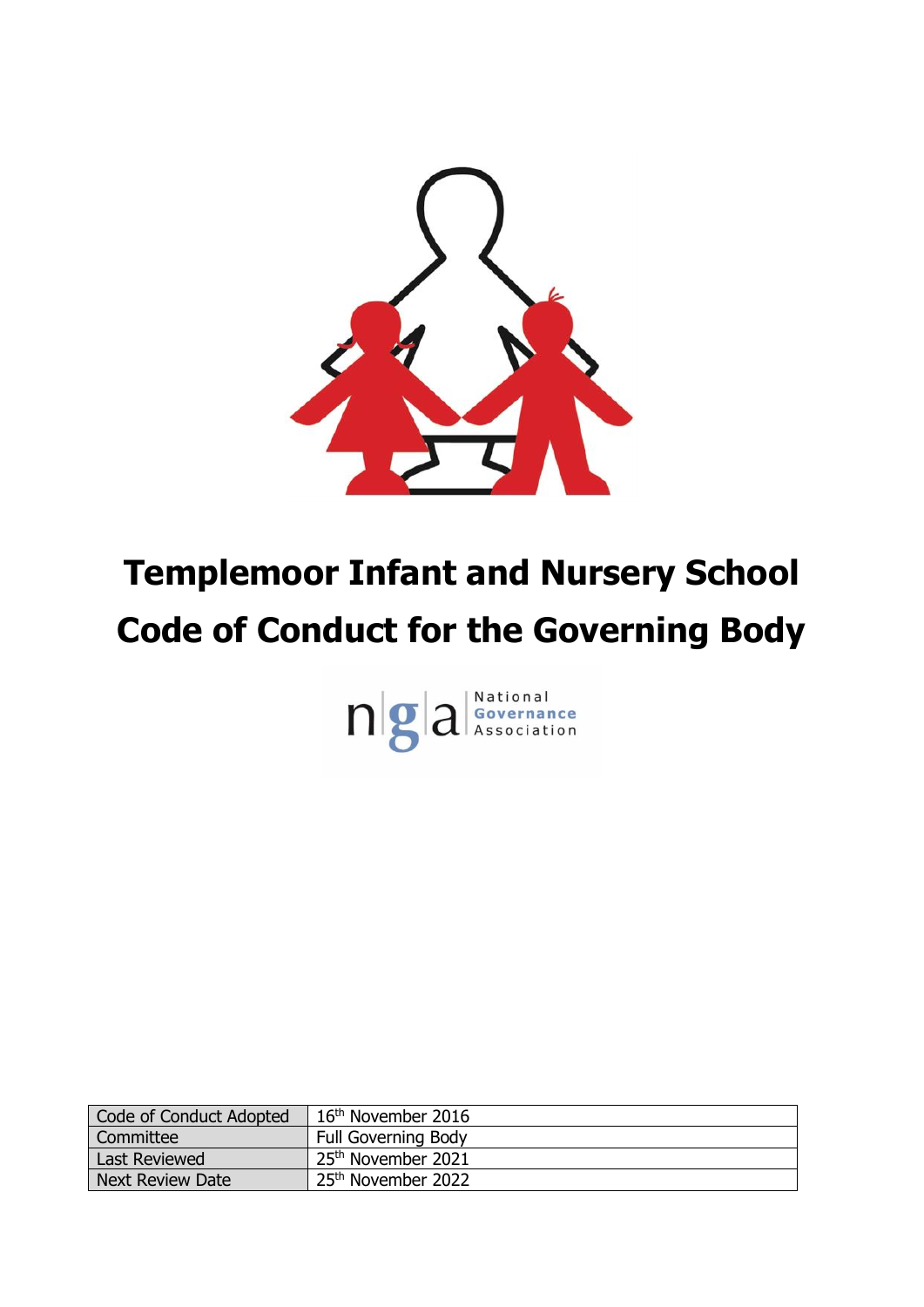

## **Code of Conduct for the Governing Body 2021 to 2022**

Once this code has been adopted by the Governing Board, all members agree to faithfully abide by it.

**We agree to abide by the Seven Nolan Principles of Public Life:**

**Selflessness** – We will act solely in terms of the public interest.

**Integrity** – We will avoid placing ourselves under any obligation to people or organisations that might try inappropriately to influence us in our work. We will not act or take decisions in order to gain financial or other material benefits for ourselves, our family, or our friends. We will declare and resolve any interests and relationships.

**Objectivity** – We will act and take decisions impartially, fairly and on merit, using the best evidence and without discrimination or bias.

**Accountability** – We are accountable to the public for our decisions and actions and will submit ourselves to the scrutiny necessary to ensure this.

**Openness** – We will act and take decisions in an open and transparent manner. Information will not be withheld from the public unless there are clear and lawful reasons for so doing.

**Honesty** –We will be truthful.

**Leadership** – We will exhibit these principles in our own behaviour. We will actively promote and robustly support the principles and be willing to challenge poor behaviour wherever it occurs.

#### **As governors we will focus on our strategic functions:**

- 1. ensuring there is clarity of vision, ethos and strategic direction;
- 2. holding executive leaders to account for the educational performance of the organisation and its pupils and the performance management of staff;
- 3. overseeing the financial performance of the organisation and making sure its money is well spent;
- 4. ensuring the voices of stakeholders are heard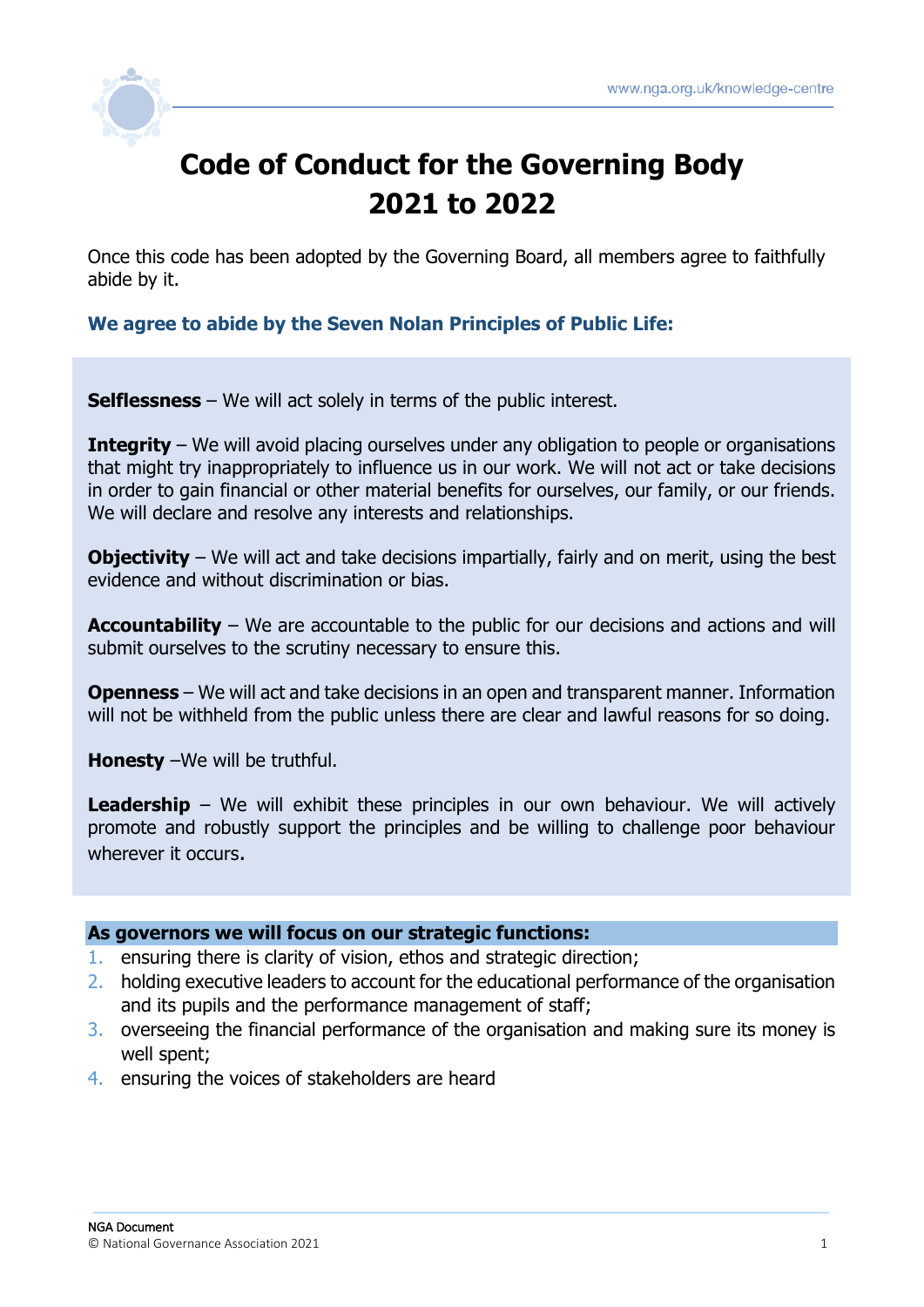

#### **As individual board members, we agree to:**

#### **Fulfil our role & responsibilities**

- 1. We accept that our role is strategic and so will focus on our core functions rather than involve ourselves in day to day management.
- 2. We will develop, share and live the ethos and values of our school.
- 3. We agree to adhere to school policies and procedures as set out by the relevant governing documents and law.
- 4. We will work collectively for the benefit of the school.
- 5. We will be candid but constructive and respectful when holding senior leaders to account.
- 6. We will consider how our decisions may affect the school and local community.
- 7. We will stand by the decisions that we make as a collective.
- 8. Where decisions and actions conflict with the Seven Principles of Public Life or may place pupils at risk, we will speak up and bring this to the attention of the relevant authorities.
- 9. We will only speak or act on behalf of the board if we have the authority to do so.
- 10. We will fulfil our responsibilities as a good employer, acting fairly and without prejudice.
- 11. When making or responding to complaints we will follow the established procedures.
- 12. We will strive to uphold the school's reputation in our private communications (including on social media).
- 13. We will not discriminate against anyone and will work to advance equality of opportunity for all.

#### **Demonstrate our commitment to the role**

- 1. We will involve ourselves actively in the work of the board, and accept our fair share of responsibilities, serving on committees or working groups where required.
- 2. We will make every effort to attend all meetings and where we cannot attend explain in advance why we are unable to.
- 3. We will arrive at meetings prepared, having read all papers in advance, ready to make a positive contribution and observe protocol.
- 4. We will get to know the school well and respond to opportunities to involve ourselves in school activities.
- 5. We will visit the school and when doing so will make arrangements with relevant staff in advance and observe school and board protocol.
- 6. When visiting the school in a personal capacity (for example, as a parent or carer), we will continue to honour the commitments made in this code.
- 7. We will participate in induction training and take responsibility for developing our individual and collective skills and knowledge on an ongoing basis.

#### **Build and maintain relationships**

- 1. We will develop effective working relationships with school leaders, staff, parents and other relevant stakeholders from our local community.
- 2. We will express views openly, courteously and respectfully in all our communications with board members and staff both inside and outside of meetings.